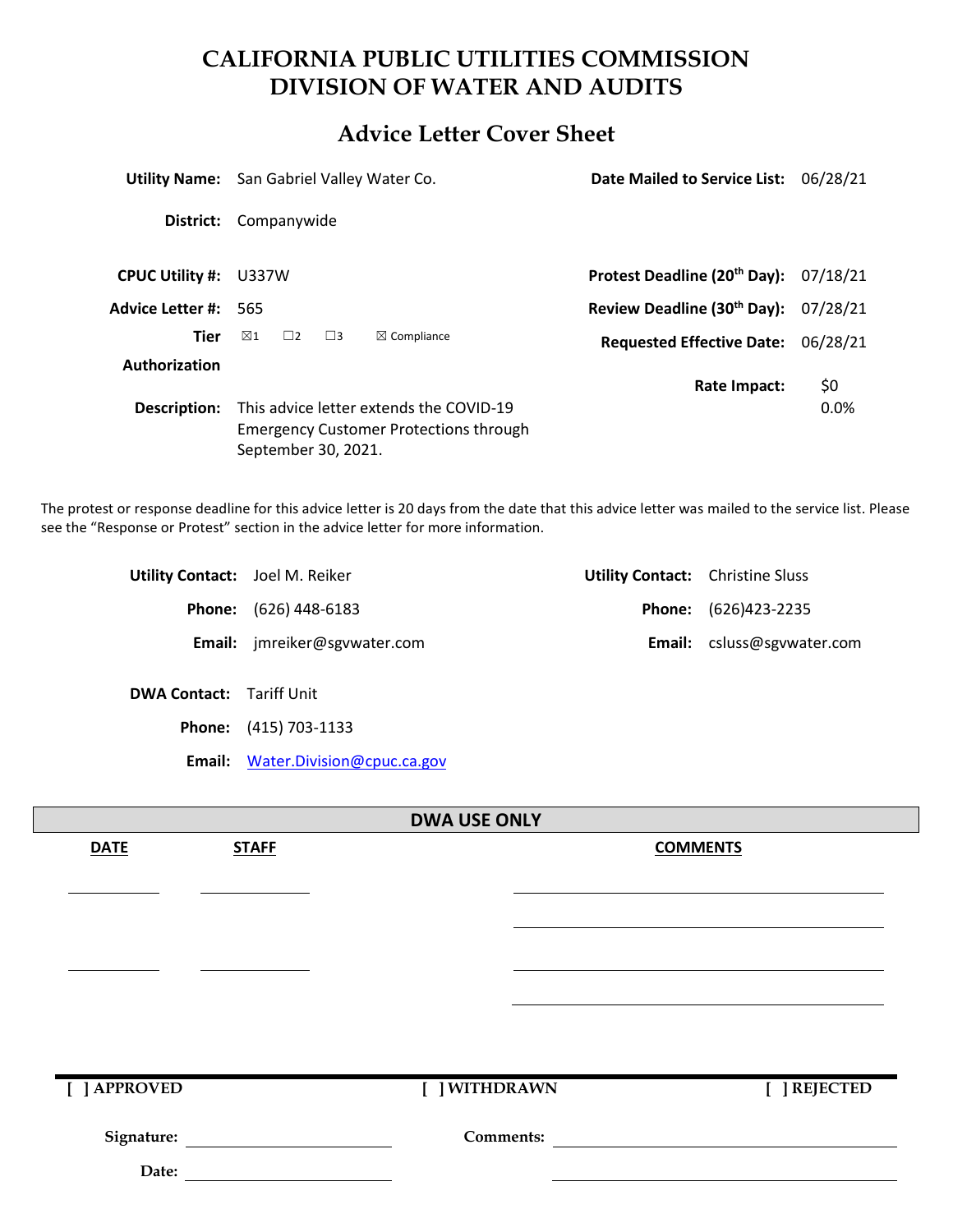# <u>SAN GAERUEL VALLERY WATER COMPANY</u>

June 28, 2021

#### **Advice Letter No. 565 U337W**

## **TO THE PUBLIC UTILITIES COMMISSION OF THE STATE OF CALIFORNIA**

As directed by the Water Division of the California Public Utilities Commission ("CPUC" or "Commission"), San Gabriel Valley Water Company ("San Gabriel" or "Company") submits this advice letter to formally extend Emergency Customer Protections through September 30, 2021. **This advice letter is designated as Tier 1**.

#### **Background**

On March 4, 2020, in response to the COVID-19 pandemic, Governor Newsom officially proclaimed a State of Emergency in California, and on March 13, 2020, the President of the United States proclaimed a National State of Emergency ("COVID-19 Emergency").

On March 17, 2020, San Gabriel notified the Commission's Executive Director that the Company was activating the Emergency Disaster Relief Protections described in Advice Letter ("AL") 542, filed in compliance with Decision ("D.") 19-07-015, to the extent they are applicable during the COVID-19 Emergency ("Emergency Protections"), and that the Company was also activating its Los Angeles County and Fontana Water Company divisions' Catastrophic Event Memorandum Accounts ("CEMA") in order to record the extraordinary costs San Gabriel is incurring as a result of the COVID-19 Emergency.

By letter also dated March 17, 2020, the Commission's Executive Director instructed all Commission-regulated utilities and service providers subject to D.19-07-015 to extend the same applicable Emergency Protections directed in that decision to customers during the COVID-19 Emergency, and to report to the Commission on all measures they implemented in response to COVID-19 as soon as they are implemented.

In compliance therewith, on March 18, 2020, San Gabriel filed AL 546 reporting the community awareness and public outreach measures the Company is taking to notify customers, local government representatives, non-profits and community leaders of the Emergency Protections, and the additional steps the Company is taking including, among other things, suspending terminations of water service for nonpayment.

On April 2, 2020, Governor Newsom issued Executive Order N-42-20 suspending the authority of water utilities to discontinue service for nonpayment to residential customers and small businesses operating in the critical infrastructure sectors.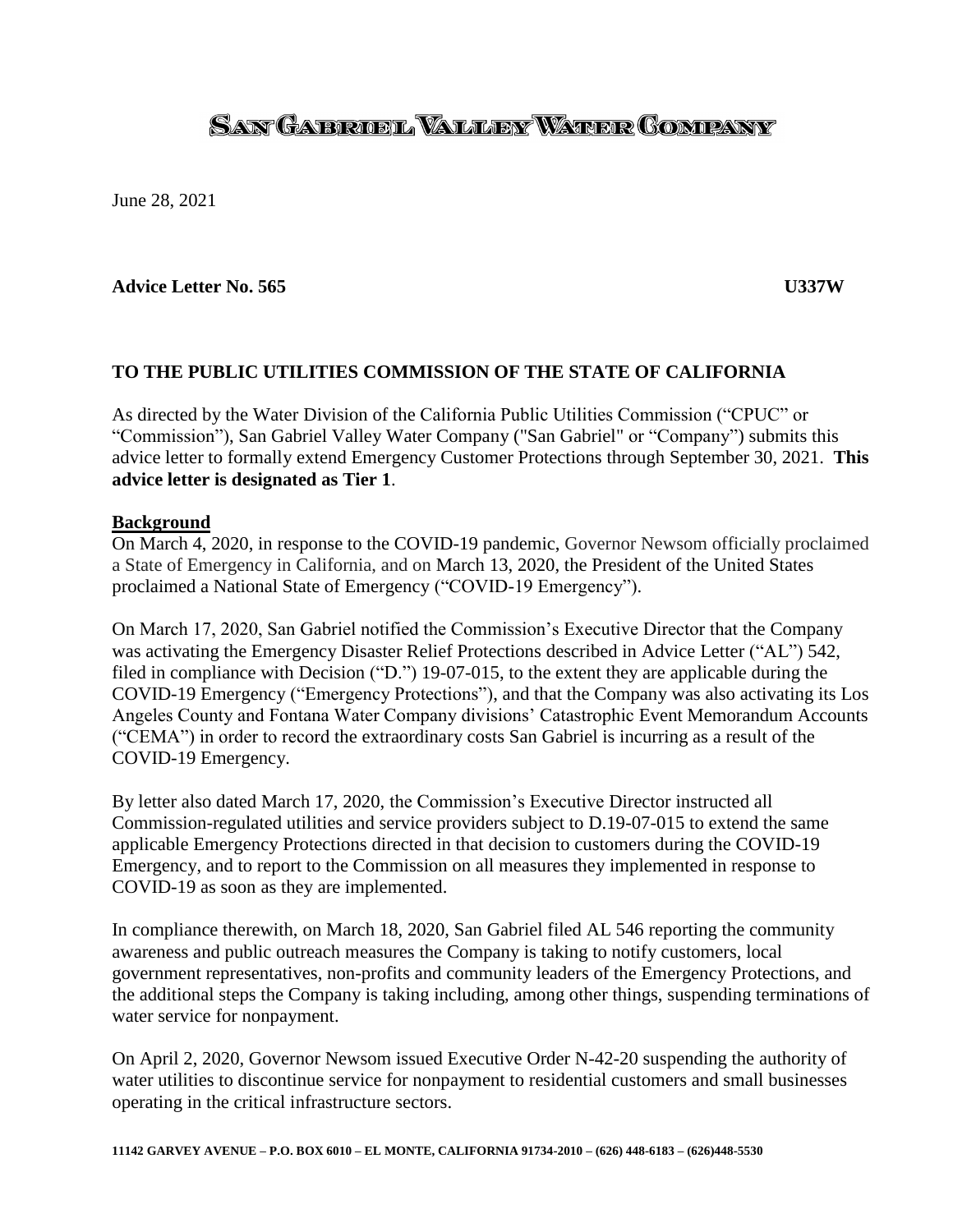On April 16, 2020, the Commission issued Resolution M-4842, ratifying the directives issued by the Executive Director on March 17, 2020, and to retroactively apply the Emergency Protections from March 4, 2020. Resolution M-4842 also required Commission-regulated utilities to identify any customer protections set forth in D.19-07-015 that are not applicable during the COVID-19 pandemic, and to provide justification as to why they are not applicable.

In compliance therewith, on April 29, 2020 San Gabriel filed AL 548 setting forth the specific provisions of D.19-07-015 that comprise San Gabriel's Emergency Protections and which provisions are not applicable during the COVID-19 pandemic.

On February 11, 2021, in response to extraordinary circumstances and the ongoing state of emergency related to the COVID-19 pandemic, the Commission issued Resolution M-4849, extending the Emergency Protections for residential and small business customers through June 30, 2021. Resolution M-4849 also extended the memorandum accounts established and/or activated for the purpose of tracking the incremental costs of complying with the Commission's resolution.

On June 11, 2021, the Governor issued Executive Order N-08-021, extending through September 30, 2021, the moratorium on the discontinuance of service for nonpayment previously implemented on April 6, 2020 by Executive Order N-42-20. By letter dated June 16, 2021, the Directory of the Water Division directed all Class A, B, C and D water and sewer utilities to extend Emergency Customer Protections for residential and small business customers through September 30, 2021. The Water Division letter also directs the utilities to extend the memorandum accounts established and/or activated for the purpose of tracking the incremental costs of complying with the Commission's resolution regarding COVID-19.

## **Discussion**

By this advice letter, San Gabriel extends the Emergency Protections implemented by AL 546 and extended in Advice letter 559 to September 30, 2021 in accordance with the direction provided by Water Division. As explained below, San Gabriel has incorporated each of the Emergency Customer Protections identified in Resolution M-4849 $<sup>1</sup>$  as follows:</sup>

*(1) Activation of their Catastrophic Event Memorandum Account ("CEMA") effective to the date of the Governor's declaration of a state of emergency – March 4, 2020;*

On March 17, 2020, San Gabriel notified the Commission's Executive Director that the Company was activating its Los Angeles County and Fontana Water Company divisions' Catastrophic Event Memorandum Accounts ("CEMA") in order to record the extraordinary costs San Gabriel is incurring as a result of the COVID-19 Emergency.

*(2) Make insurance claims on all costs and expenses incurred as a result of the pandemic, and credit insurance payments to their CEMA;*

l

<sup>1</sup> *See* p. 7.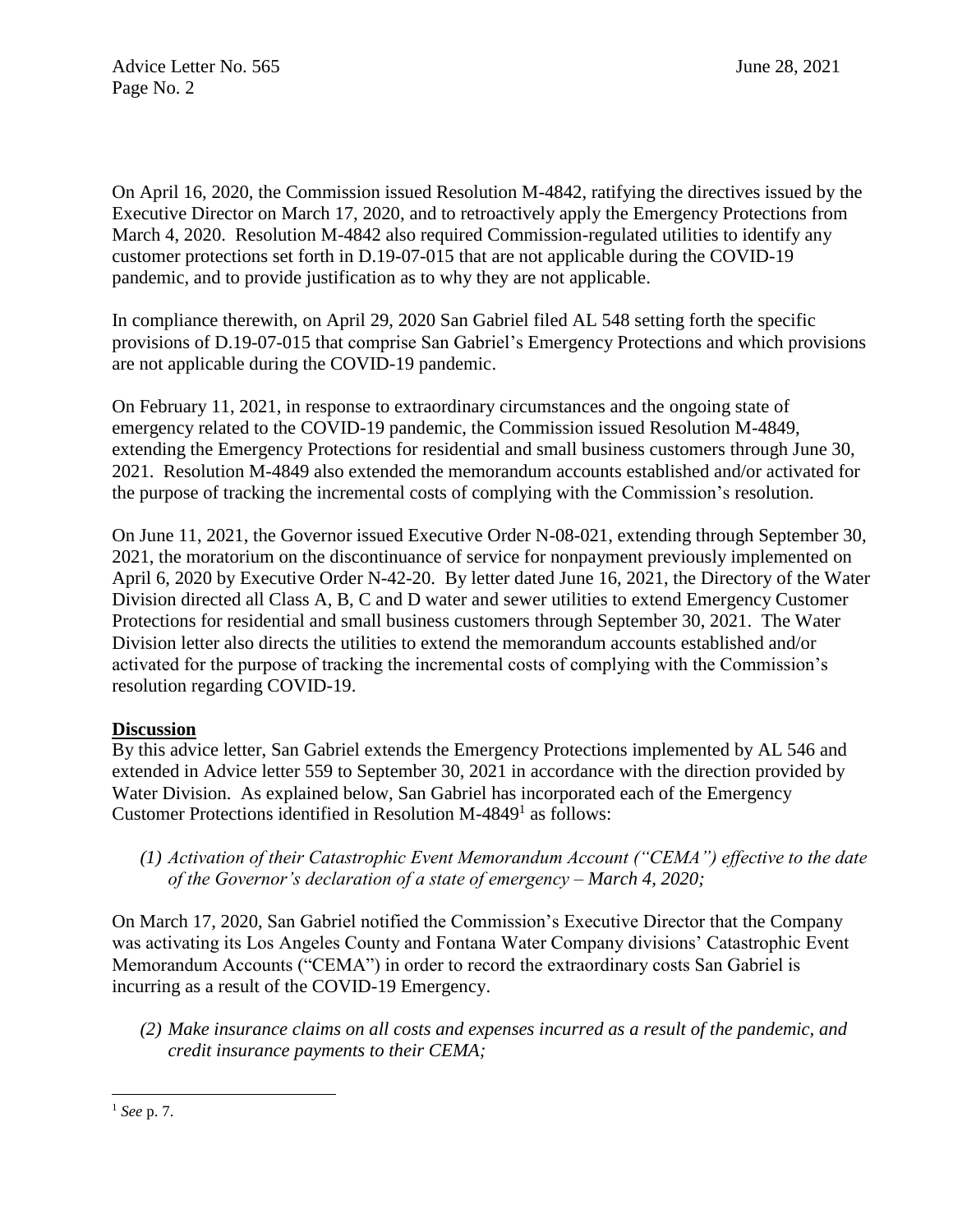Advice Letter No. 565 June 28, 2021 Page No. 3

To date, San Gabriel has not suffered any COVID-19 related losses that would be covered by the Company's business package/general liability insurance policy.

#### *(3) Work cooperatively with affected customers to resolve unpaid bills, and minimize disconnections for nonpayment;*

San Gabriel continues to work cooperatively with all of its customers during the COVID-19 pandemic to resolve unpaid bills and minimize disconnections for nonpayment. In addition to posting the Company's Emergency Protections on its websites [\(www.sgvwater.com](http://www.sgvwater.com/) and [www.fontanawater.com\)](http://www.fontanawater.com/), San Gabriel has periodically mailed notice of such protections to all customers, and has advertised the Company's Emergency Protections in newspapers of general circulation throughout the Company's service areas monthly throughout the COVID-19 pandemic. Additionally, San Gabriel has implemented targeted communications directly to customers with aged outstanding balances to inform them of the flexible and extended payment plans that are available to make the payment of overdue account balances more manageable. Regarding the minimization of disconnections for nonpayment, San Gabriel suspended all disconnections for nonpayment as part of the Company's SB 998 transition plan several weeks prior to the Governors Executive Order N-42- 20 implementing a statewide moratorium on such disconnections.

*(4) Waive reconnection or facilities fees for customers and suspend deposits for customers who must reconnect to the system;*

San Gabriel has waived customer deposits to establish credit and customer reconnection fees as part of the Company's Emergency Protections implemented effective March 4, 2020, and will continue to waive such fees.

*(5) Provide reasonable payment options to customers;*

San Gabriel continues to provide reasonable payment options to customers including flexible payment plans. The terms and conditions of such payment options/plans are being tailored to individual customer needs, which San Gabriel believes is both a reasonable and flexible method of offering such payment options.

- *(6) Waive bills for victims who lost their homes or if their homes are rendered uninhabitable; and*
- *(7) Authorize a pro rata waiver of any fixed element of a water bill for the time that the home is uninhabitable, even if the reason for it being uninhabitable is not loss of water service.*

Regarding items 6 and 7, on April 29, 2020 San Gabriel filed AL 548 in which the Company explained that these protections are not applicable in the current emergency, as these protections are clearly for customers whose real property has suffered damage or destruction during a wildfire, earthquake, flood or other disaster. The current pandemic emergency is viral and does not damage or destroy real property. Therefore, San Gabriel has not extended these protections to customers and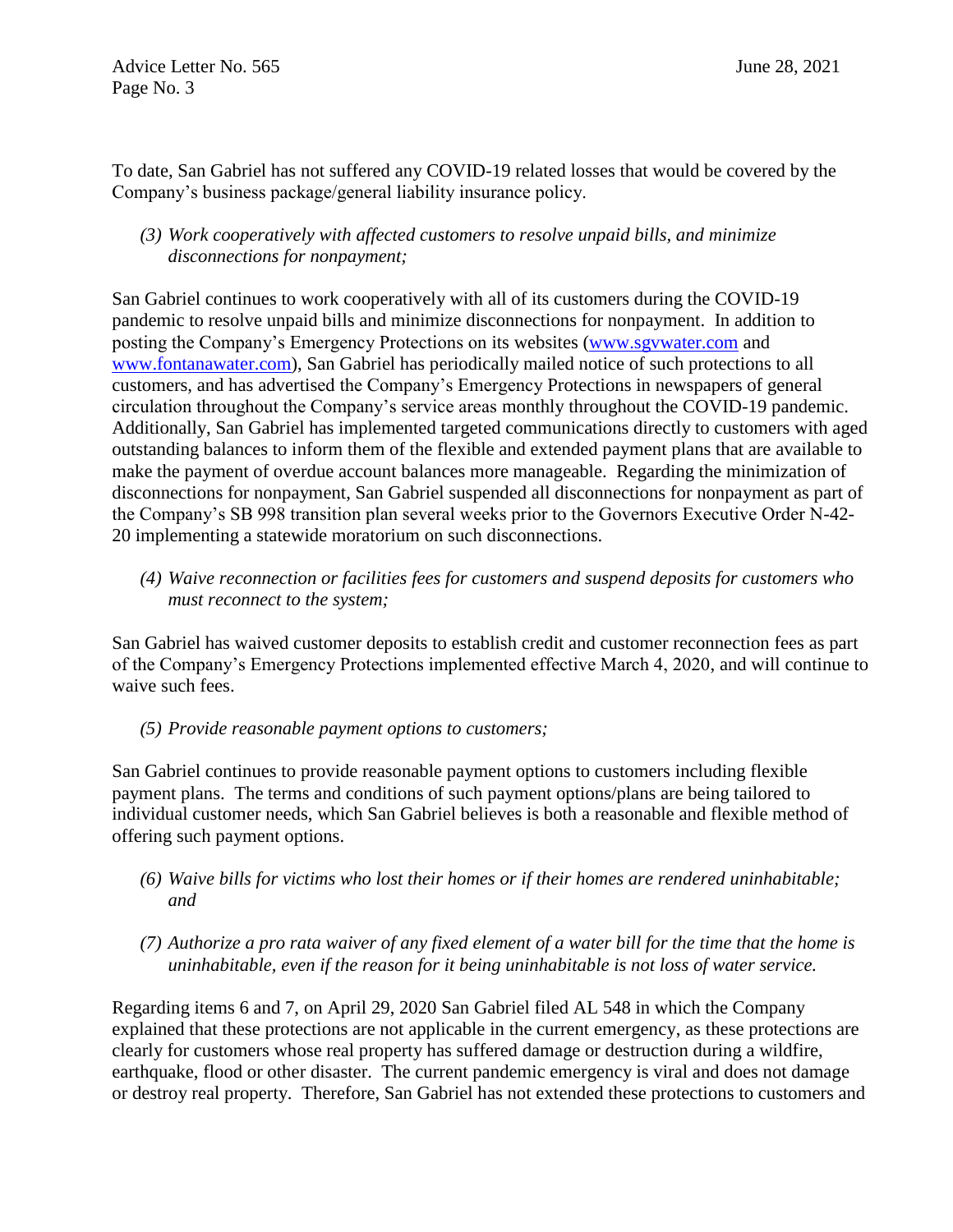has instead emphasized the pertinent relief available to customers during this emergency. AL 548 was approved on June 11, 2020.

San Gabriel confirms that it shall continue to provide the Emergency Protections as described above and approved in ALs 546 and 548 and extended in AL 559 through September 30, 2021. San Gabriel also confirms that it will continue its ongoing community (customer) awareness and outreach activities, as required by D.19-07-015 and D.19-08-025 (as applicable), as ordered in Resolution M-4842, and as required by Ordering Paragraph No. 4 of Resolution M-4849.

## **Protest and Responses**

Anyone may respond to or protest this advice letter. A response supports the filing and may contain information that proves useful to the Commission in evaluating the advice letter. A protest objects to the advice letter in whole or in part and must set forth the specific grounds on which it is based. These grounds are:

- (1) San Gabriel did not properly serve or give notice of the advice letter;
- (2) The relief requested in the advice letter would violate statute or Commission order, or is not authorized by statute or Commission order on which San Gabriel relies;
- (3) The analysis, calculations, or data in the advice letter contain material error or omissions;
- (4) The relief requested in the advice letter is pending before the Commission in a formal proceeding;
- (5) The relief requested in the advice letter requires consideration in a formal hearing, or is otherwise inappropriate for the advice letter process; or
- (6) The relief requested in the advice letter is unjust, unreasonable, or discriminatory, provided that such a protest may not be made where it would require re-litigating a prior order of the Commission.

A protest may not rely on a policy objection to an advice letter where the relief requested in the advice letter follows rules or directions established by statute or Commission order applicable to the utility. A protest shall provide citations or proofs where available to allow staff to properly consider the protest. A response or protest must be made in writing or by electronic mail and must be received by the Water Division within 20 days of the date this advice letter is filed. The address for mailing or delivering a response or protest is:

Email Address: Mailing Address:

[water.division@cpuc.ca.gov](mailto:water.division@cpuc.ca.gov) California Public Utilities Commission Water Division, 3<sup>rd</sup> Floor 505 Van Ness Avenue San Francisco, CA 94102

On the same date the response or protest is submitted to the Water Division, the respondent or protestant shall send a copy of the protest by mail to San Gabriel addressed as follows: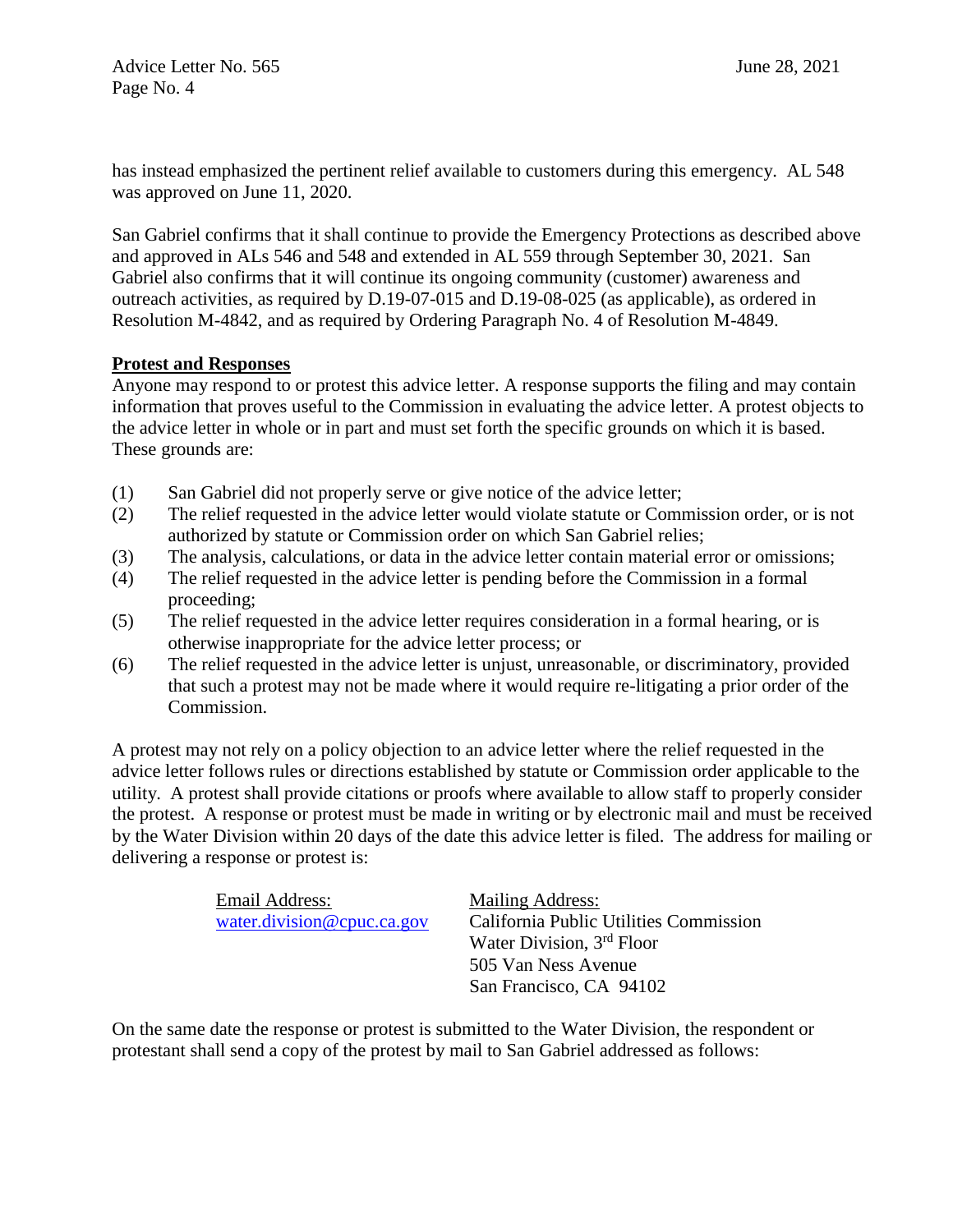| Email Address:        | Mailing  |
|-----------------------|----------|
| jmreiker@sgywater.com | San Gal  |
|                       | Vice Pro |

Address: briel Valley Water Company esident of Regulatory Affairs 11142 Garvey Avenue El Monte, CA 91733

Cities and counties that need Board of Supervisors or Board of Commissioners approval to protest should inform the Water Division, within the 20 day protest period, so that a late filed protest can be entertained. The informing document should include an estimate of the date the proposed protest might be voted on.

The advice letter process does not provide for any further responses, protests or comments, except for San Gabriel's reply, after the 20-day comment period. San Gabriel will reply to each protest and may reply to any response. Each reply must be received by the Water Division within five business days after the end of the protest period, and shall be served on the same day to the person who filed the protest or response in accordance with General Order 96-B, General Rule 7.4.3.

If you have not received a reply to your protest within ten business days, contact San Gabriel at (626) 448-6183.

San Gabriel Valley Water Company

 /s/ Joel M. Reiker Joel M. Reiker Vice President of Regulatory Affairs

cc: Bruce DeBerry, CPUC – Water Division Victor Chan, CPUC – Water Branch, Cal Advocates Richard Rauschmeier, CPUC – Water Branch, Cal Advocates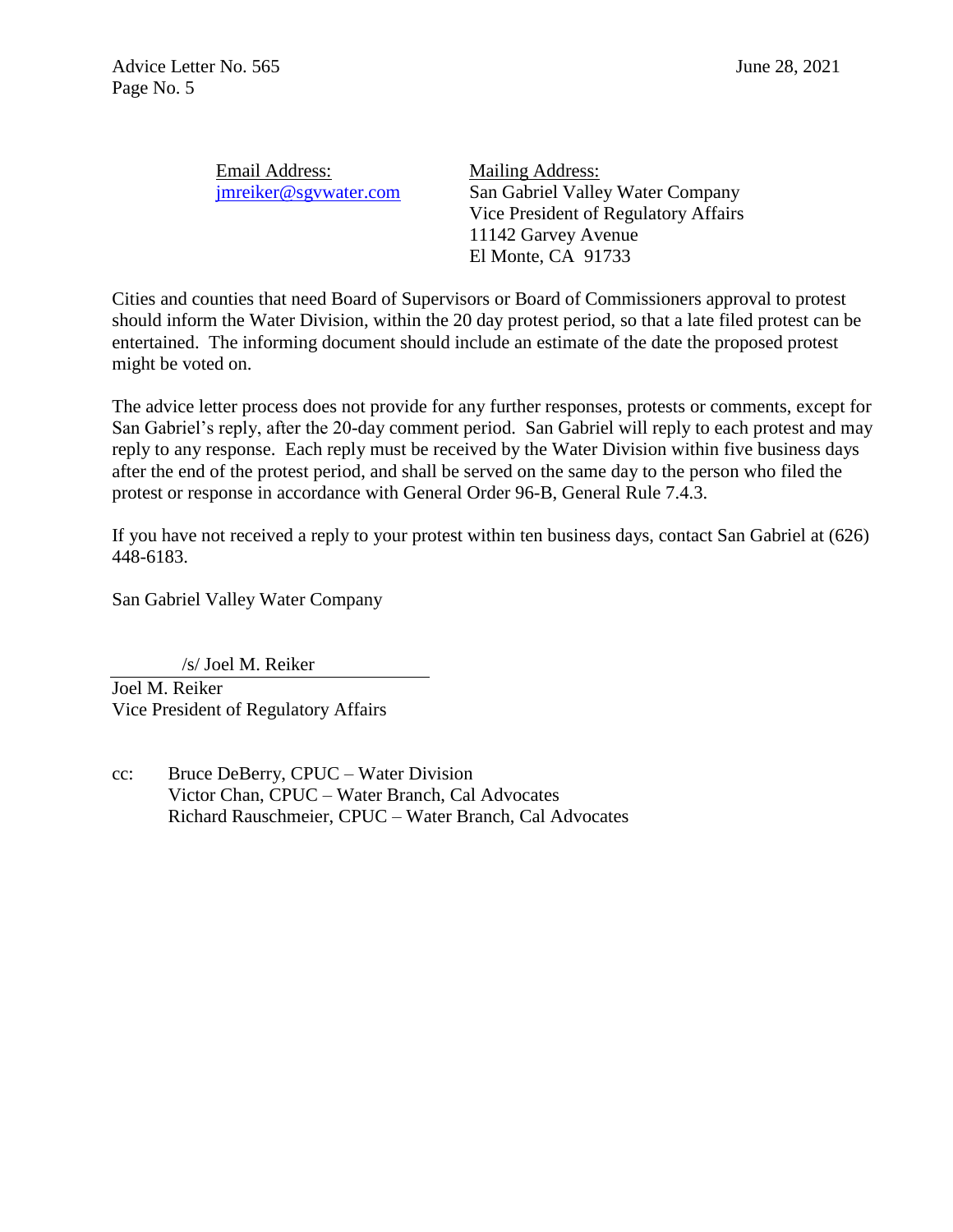#### DISTRIBUTION LIST

San Gabriel Valley Water Company Los Angeles County Division **Advice Letter No. 565**

City of Arcadia 240 West Huntington Drive Arcadia, CA 91006

City Clerk, City of Baldwin Park 14403 East Pacific Avenue Baldwin Park, CA 91706

California-American Water Company 655 W. Broadway, Suite 1410 San Diego, CA 92101

City of El Monte Water Department 11333 Valley Boulevard El Monte, CA 91734

Industry Public Utilities Post Office Box 3165 City of Industry, CA 91744

City Clerk, City of Irwindale 5050 North Irwindale Avenue Irwindale, CA 91706

City Clerk, City of La Puente 15900 East Main Street La Puente, CA 91744

La Puente Valley County Water District 112 North 1st Street La Puente, CA 91744

City of Montebello 1600 West Beverly Boulevard Montebello, CA 90640

City of Monterey Park Water Department 320 West Newmark Avenue Monterey Park, CA 91754

City of Pico Rivera Water Department 6615 Passons Boulevard Pico Rivera, CA 90660

Pico Water District Post Office Box 758 Pico Rivera, CA 90660-0758

City Clerk, City of West Covina 1444 West Garvey Avenue West Covina, CA 91790

City Clerk, City of Rosemead 8838 Valley Boulevard Rosemead, CA 91770

City Clerk, City of San Gabriel 425 South Mission Drive San Gabriel, CA 91778

San Gabriel County Water District 8366 East Grand Avenue Rosemead, CA 91770

City of Santa Fe Springs Water Department Post Office Box 2120 Santa Fe Springs, CA 90670

City Clerk, City of South El Monte 1415 Santa Anita Avenue South El Monte, CA 91733

Golden State Water Company Attn: Ronald Moore, Regulatory Affairs 630 East Foothill Boulevard San Dimas, CA 91773

Suburban Water Systems Attn: Bob Kelly 1325 N. Grand Ave., Suite 100 Covina, CA 91724

Valley County Water District 14521 East Ramona Boulevard Baldwin Park, CA 91706

City of Whittier Water Department 13230 East Penn Street Whittier, CA 90602

Kiki Carlson Suburban Water Systems [kcarlson@swwc.com](mailto:kcarlson@swwc.com)

Liberty Utilities (Park Water) Corp. 9750 Washburn Road P.O. Box 7002 Downey, CA 90241 [AdviceLetterService@LibertyUtilities.com](mailto:AdviceLetterService@LibertyUtilities.com)